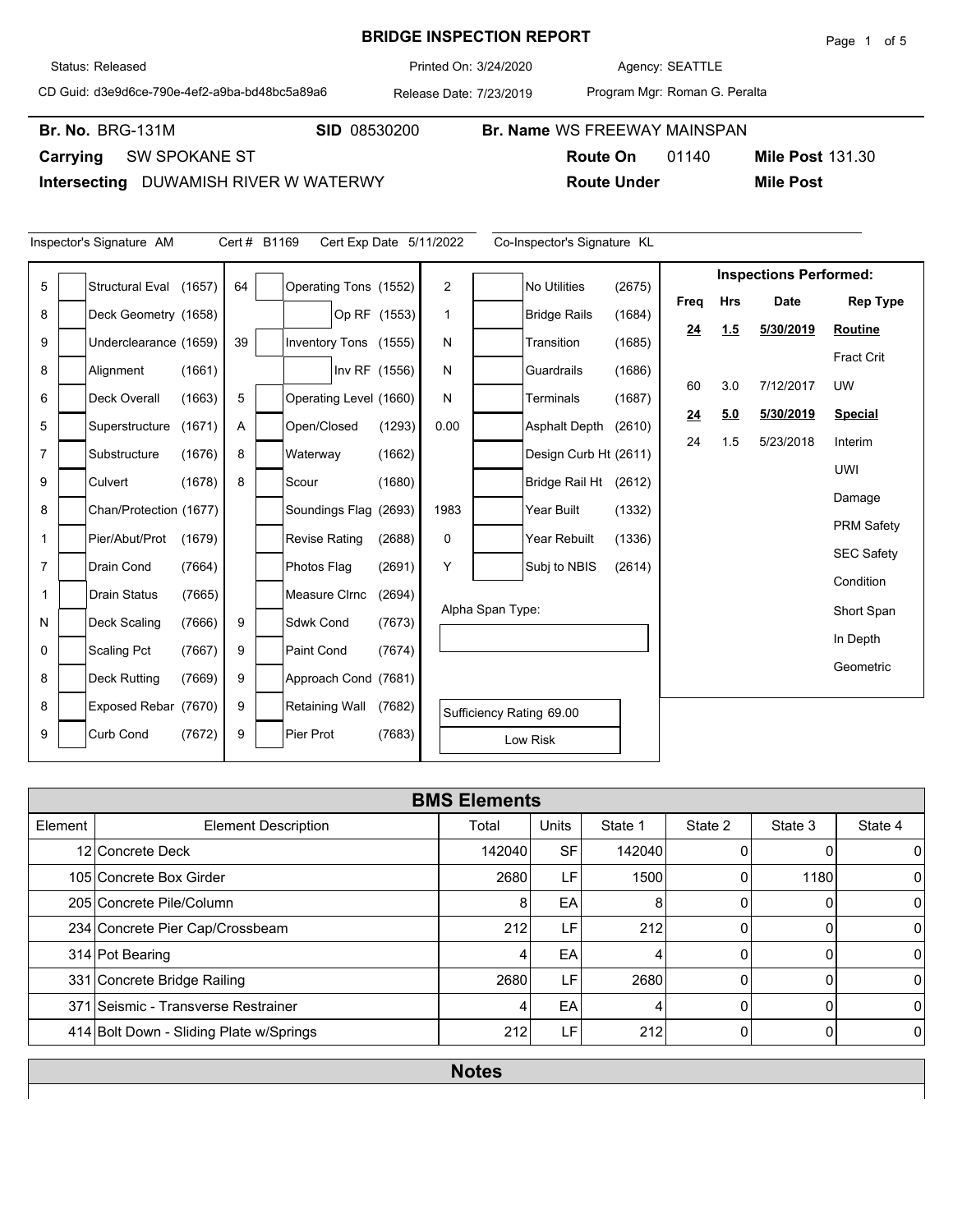|          |                         |                                                                                                                                                                                                                                                                                                                                                                                                                             |              | <b>BRIDGE INSPECTION REPORT</b> |                          |                              |                               | Page 2 of 5                                                                                                                                                                                                                                                                                                                                                                                                                                                                                                                                                                                                                                                                                              |
|----------|-------------------------|-----------------------------------------------------------------------------------------------------------------------------------------------------------------------------------------------------------------------------------------------------------------------------------------------------------------------------------------------------------------------------------------------------------------------------|--------------|---------------------------------|--------------------------|------------------------------|-------------------------------|----------------------------------------------------------------------------------------------------------------------------------------------------------------------------------------------------------------------------------------------------------------------------------------------------------------------------------------------------------------------------------------------------------------------------------------------------------------------------------------------------------------------------------------------------------------------------------------------------------------------------------------------------------------------------------------------------------|
|          | Status: Released        |                                                                                                                                                                                                                                                                                                                                                                                                                             |              | Printed On: 3/24/2020           |                          |                              | Agency: SEATTLE               |                                                                                                                                                                                                                                                                                                                                                                                                                                                                                                                                                                                                                                                                                                          |
|          |                         | CD Guid: d3e9d6ce-790e-4ef2-a9ba-bd48bc5a89a6                                                                                                                                                                                                                                                                                                                                                                               |              | Release Date: 7/23/2019         |                          |                              | Program Mgr: Roman G. Peralta |                                                                                                                                                                                                                                                                                                                                                                                                                                                                                                                                                                                                                                                                                                          |
|          | <b>Br. No. BRG-131M</b> |                                                                                                                                                                                                                                                                                                                                                                                                                             | SID 08530200 |                                 |                          | Br. Name WS FREEWAY MAINSPAN |                               |                                                                                                                                                                                                                                                                                                                                                                                                                                                                                                                                                                                                                                                                                                          |
| Carrying |                         | <b>SW SPOKANE ST</b>                                                                                                                                                                                                                                                                                                                                                                                                        |              |                                 |                          | <b>Route On</b>              | 01140                         | <b>Mile Post 131.30</b>                                                                                                                                                                                                                                                                                                                                                                                                                                                                                                                                                                                                                                                                                  |
|          |                         | Intersecting DUWAMISH RIVER W WATERWY                                                                                                                                                                                                                                                                                                                                                                                       |              |                                 |                          | <b>Route Under</b>           |                               | <b>Mile Post</b>                                                                                                                                                                                                                                                                                                                                                                                                                                                                                                                                                                                                                                                                                         |
|          |                         |                                                                                                                                                                                                                                                                                                                                                                                                                             |              |                                 |                          |                              |                               |                                                                                                                                                                                                                                                                                                                                                                                                                                                                                                                                                                                                                                                                                                          |
|          |                         |                                                                                                                                                                                                                                                                                                                                                                                                                             |              |                                 | <b>Notes (Continued)</b> |                              |                               |                                                                                                                                                                                                                                                                                                                                                                                                                                                                                                                                                                                                                                                                                                          |
| 0        | Clear, 60°.             | UBIT from North edge 2015 (west bound)<br>UBIT from South edge 2017, 2019 (east bound)<br>the pier is damaged from truck trailers. Continue to observe (CTO).                                                                                                                                                                                                                                                               |              |                                 |                          |                              |                               | Orientation 05/30/2019 Routine & Special-UBIT Inspection of the Exterior of the box girder from South Edge, AM & KL, 10:00 A.M.,<br>. * Do not use existing ladder fall protection. Call crew to use the green fall protection system. * Pier 15 is west end of 131M. Pier<br>18 is east end of 131M. There are 35 segments in the main span, including the pier tables. * At Pier 15 and 16, the fence around<br>Falcon nest on pier 15. The folcans were hovering over duirn the 2019 inspection to protect ther next. It prbaby shows there were<br>babies in the next * See 131WA and WR for west approaches and ramps. * See 131EA and ER for east approaches and ramps.                            |
| 3        |                         | Special Inspection Notes from 2019 inspection                                                                                                                                                                                                                                                                                                                                                                               |              |                                 |                          |                              |                               |                                                                                                                                                                                                                                                                                                                                                                                                                                                                                                                                                                                                                                                                                                          |
|          |                         | Bridge Name: WSF High Level Bridge File No.: 131M<br>Inspector: Ainalem Molla along with equipment operation<br>Co-Inspector: Kit Loo<br>Used: Flashlight, marking chalk,<br>UBIT Hours on Site: 5.0<br>Weather: Clear<br>Date: 05/30/2019<br>Scope of Inspection: An Inspection of the segmentally cast in place, post tensioned, box girder from the exterior side.<br>Findings, Location of Defects, and Recommendations |              |                                 |                          |                              |                               | General - This inspection was scheduled to check and monitor the transverse cracks on the outside of the bottom of the main span                                                                                                                                                                                                                                                                                                                                                                                                                                                                                                                                                                         |
|          |                         | at the 11th and 12th panels East of Pier 16 and the 11th panel West of Pier 17 in both south and north boxes. The cracks at the<br>the span. See also work Orders for crack injection #208984, 757029, 757034 & 757035.<br>Work Order #160505.                                                                                                                                                                              |              |                                 |                          |                              |                               | west side of the north span were sealed along with injection ports and ready for crack injection. The cracks are not getting wider but<br>the number has increased. The cracks are remotely monitored in real time and there is no big change in the size except for a small<br>fluctuations. The cracks that are greater than 0.005" were marked for epoxy injection in the south box at both west and east sides of<br>The fire suppression system supply pipe has vertical hangars and horizontal brace rods with turnbuckles. Typical in all box sections:<br>The vertical hangars do not appear to be vertical. The horizontal braces are mostly bent and there is at least one that is broken. See |
|          |                         | South Box, West End                                                                                                                                                                                                                                                                                                                                                                                                         |              |                                 |                          |                              |                               |                                                                                                                                                                                                                                                                                                                                                                                                                                                                                                                                                                                                                                                                                                          |
|          | (CTO)                   |                                                                                                                                                                                                                                                                                                                                                                                                                             |              |                                 |                          |                              |                               | 1. Pier 16, west diaphragm, there are four longitudinal cracks with efflorescence visible in the top deck soffit. Continue to Observe                                                                                                                                                                                                                                                                                                                                                                                                                                                                                                                                                                    |
|          |                         | 2. Pier 15, end diaphragm, the earthquake restrainers indicated approximately 3 1/2 inch of movement between anchor rod and<br>restrainer plate. This is visible by looking at the rods for evidence of movement. (CTO)                                                                                                                                                                                                     |              |                                 |                          |                              |                               |                                                                                                                                                                                                                                                                                                                                                                                                                                                                                                                                                                                                                                                                                                          |
|          |                         | 3. Minor Transverse Leaching Cracks in box top soffit, located approx. 40 feet east of the end diaphragm.                                                                                                                                                                                                                                                                                                                   |              |                                 |                          |                              |                               |                                                                                                                                                                                                                                                                                                                                                                                                                                                                                                                                                                                                                                                                                                          |
|          |                         | 4. Nine longitudinal cracks approximately 80 feet east of the west end diaphragm. Each crack is approx. 3 feet long. They are<br>located in the box top deck soffit and within a closure pour. (CTO)                                                                                                                                                                                                                        |              |                                 |                          |                              |                               |                                                                                                                                                                                                                                                                                                                                                                                                                                                                                                                                                                                                                                                                                                          |
|          |                         | areas did not show any signs of recent cracking. (CTO)                                                                                                                                                                                                                                                                                                                                                                      |              |                                 |                          |                              |                               | 5. Typical throughout, small cold joint crack like openings occurred during construction and were filled by epoxy injection. These                                                                                                                                                                                                                                                                                                                                                                                                                                                                                                                                                                       |
|          |                         | west most fire hydrant wye and at a pipe joint 50 linear feet to the east.                                                                                                                                                                                                                                                                                                                                                  |              |                                 |                          |                              |                               | The watermain pipe hangers and supports have been damaged through out the box girder. The damage is most prominent at pipe<br>hangers and supports near the wye fittings, which feed the fire hydrant runs. The vertical pipe hangers (Type I on plan sheet 20 of<br>100) are bent and show signs of stress, while the horizontal pipe hangers (Type II on plan sheet 20 of 100) show signs of stress and<br>some have buckled. This has resulted in several water leaks at the victaulic groove joint fittings. The most prominent leak is at the                                                                                                                                                       |

**BRIDGE INSPECTION REPORT**

## South Box, Main Span

6. Typical, there is an intermittent crack or cold fissure located in the re-entrant corner between the box web and box top deck. It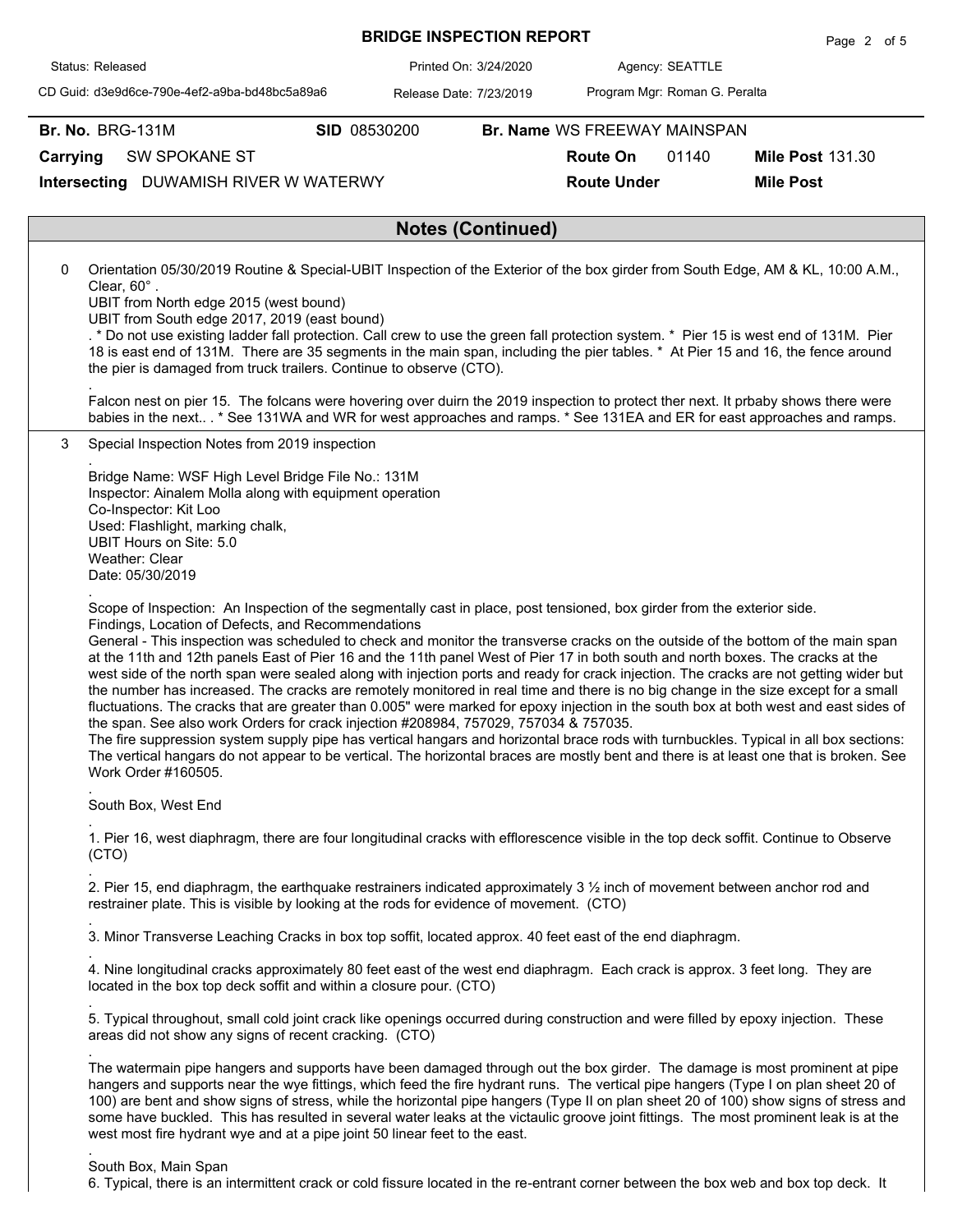| Status: Released                                                                                                                                                                                                                                                                                                                                                                                                                        | Printed On: 3/24/2020    |                              | Agency: SEATTLE               |                         |
|-----------------------------------------------------------------------------------------------------------------------------------------------------------------------------------------------------------------------------------------------------------------------------------------------------------------------------------------------------------------------------------------------------------------------------------------|--------------------------|------------------------------|-------------------------------|-------------------------|
| CD Guid: d3e9d6ce-790e-4ef2-a9ba-bd48bc5a89a6                                                                                                                                                                                                                                                                                                                                                                                           | Release Date: 7/23/2019  |                              | Program Mgr: Roman G. Peralta |                         |
| <b>Br. No. BRG-131M</b>                                                                                                                                                                                                                                                                                                                                                                                                                 | SID 08530200             | Br. Name WS FREEWAY MAINSPAN |                               |                         |
| Carrying<br><b>SW SPOKANE ST</b>                                                                                                                                                                                                                                                                                                                                                                                                        |                          | <b>Route On</b>              | 01140                         | <b>Mile Post 131.30</b> |
| Intersecting DUWAMISH RIVER W WATERWY                                                                                                                                                                                                                                                                                                                                                                                                   |                          | <b>Route Under</b>           |                               | <b>Mile Post</b>        |
|                                                                                                                                                                                                                                                                                                                                                                                                                                         | <b>Notes (Continued)</b> |                              |                               |                         |
| appears to be construction related. (CTO)                                                                                                                                                                                                                                                                                                                                                                                               |                          |                              |                               |                         |
| At all tendon anchorage steps there are hair line cracks from the box girder walls toward the center of the box at approximately a<br>45° angle. The cracks vary in width from 1/64" to 1/8". The visible cracks were traced with red or yellow marker for tracking.<br>Continue to observe.                                                                                                                                            |                          |                              |                               |                         |
| The watermain pipe hangers and supports have been damaged through out the box girder. The damage is most prominent at pipe<br>hangers and supports near the wye fittings, which feed the fire hydrant runs.                                                                                                                                                                                                                             |                          |                              |                               |                         |
| The vertical pipe hangers (Type I on plan sheet 20 of 100) are bent and show signs of stress, while the horizontal pipe hangers<br>(Type II on plan sheet 20 of 100) show signs of stress and some have buckled.                                                                                                                                                                                                                        |                          |                              |                               |                         |
| Typical, minor Transverse Leaching Cracks located in the box top deck soffit. (CTO)                                                                                                                                                                                                                                                                                                                                                     |                          |                              |                               |                         |
| The watermain pipe hangers and supports have been damaged through out the box girder. The damage is most prominent at pipe<br>hangers and supports near the wye fittings, which feed the fire hydrant runs.                                                                                                                                                                                                                             |                          |                              |                               |                         |
| The vertical pipe hangers (Type I on plan sheet 20 of 100) are bent and show signs of stress, while the horizontal pipe hangers<br>(Type II on plan sheet 20 of 100) show signs of stress and some have buckled. North Box, East Span 9. Typical, minor Transverse<br>Leaching Cracks located in the box top deck soffit. (CTO)                                                                                                         |                          |                              |                               |                         |
| North Box, Main Span 10. Typical, minor Transverse Leaching Cracks located in the box top deck soffit. (CTO)                                                                                                                                                                                                                                                                                                                            |                          |                              |                               |                         |
| At all tendon anchorage steps there are hair line cracks from the box girder walls toward the center of the box at approximately a<br>45° angle. The cracks vary in width from 1/64" to 1/8". The visible cracks were traced with red or yellow marker for tracking.<br>Continue to observe.                                                                                                                                            |                          |                              |                               |                         |
| The watermain pipe hangers and supports have been damaged through out the box girder. The damage is most prominent at pipe<br>hangers and supports near the wye fittings, which feed the fire hydrant runs.                                                                                                                                                                                                                             |                          |                              |                               |                         |
| The vertical pipe hangers (Type I on plan sheet 20 of 100) are bent and show signs of stress, while the horizontal pipe hangers<br>(Type II on plan sheet 20 of 100) show signs of stress and some have buckled.                                                                                                                                                                                                                        |                          |                              |                               |                         |
| North Box, West Span 11. Typical, minor Transverse Leaching Cracks located in the box top deck soffit. (CTO)                                                                                                                                                                                                                                                                                                                            |                          |                              |                               |                         |
| The watermain pipe hangers and supports have been damaged through out the box girder. The damage is most prominent at pipe<br>hangers and supports near the wye fittings, which feed the fire hydrant runs. The vertical pipe hangers (Type I on plan sheet 20 of<br>100) are bent and show signs of stress, while the horizontal pipe hangers (Type II on plan sheet 20 of 100) show signs of stress and<br>some have buckled.         |                          |                              |                               |                         |
| 9<br>Underwater Inspection, 7/12/2017, Echelon Engineering. 3 Hrs (on-site) + 2.5 hrs (mob/demob)                                                                                                                                                                                                                                                                                                                                       |                          |                              |                               |                         |
| Based on the observed conditions, the inspected piers are sound below water. Although very minor localized areas of spalling and<br>velocity abrasion were noted on the concrete surfaces typically submerged, no evidence of any significant spalling, cracking, rust<br>bleeding or other deterioration was identified. No significant general or localized scour patterns were identified within the channel or<br>around the piers. |                          |                              |                               |                         |
| Concrete Deck<br>12                                                                                                                                                                                                                                                                                                                                                                                                                     |                          |                              |                               |                         |
| Exposed aggregate on wearing surface.                                                                                                                                                                                                                                                                                                                                                                                                   |                          |                              |                               |                         |
| South box, south face, 150' from bent 15th, cold joint crack. CTO                                                                                                                                                                                                                                                                                                                                                                       |                          |                              |                               |                         |
| Between Pier 16 and Pier 17 the deck soffit between the box girders has longitudinal cracks with efflorescence. The number of<br>cracks varies depending upon the box segment being observed but number between zero and eight. Continue to observe.                                                                                                                                                                                    |                          |                              |                               |                         |

**BRIDGE INSPECTION REPORT**

Page 3 of 5

Between Pier 16 and Pier 17, on the North soffit, there are two deep scrapes from a high-load hit. Continue to observe.

.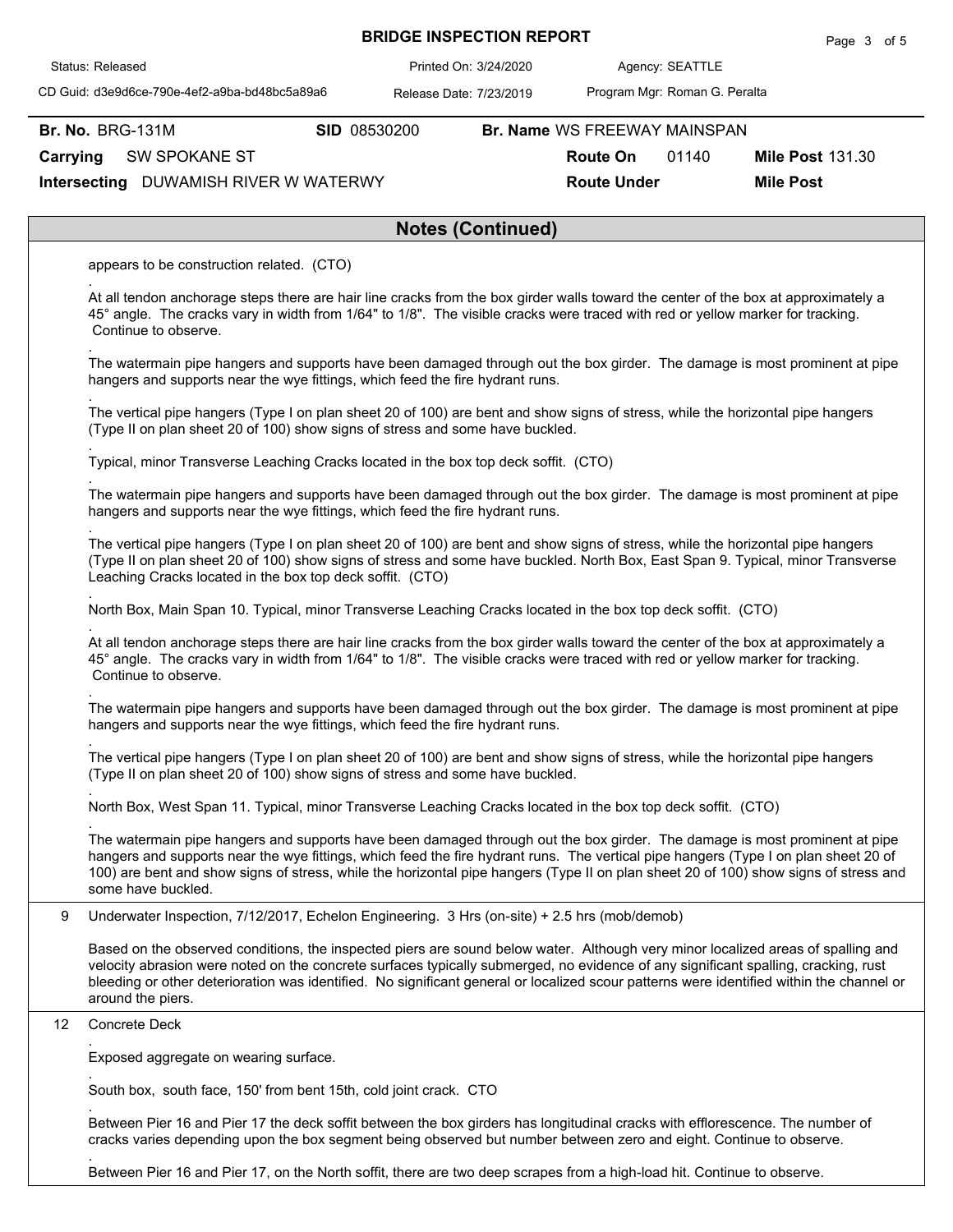|                                                                                                                                                                                                                                                                                                                                                                              |              | <b>BRIDGE INSPECTION REPORT</b> |                               | Page 4 of 5             |
|------------------------------------------------------------------------------------------------------------------------------------------------------------------------------------------------------------------------------------------------------------------------------------------------------------------------------------------------------------------------------|--------------|---------------------------------|-------------------------------|-------------------------|
| Status: Released                                                                                                                                                                                                                                                                                                                                                             |              | Printed On: 3/24/2020           | Agency: SEATTLE               |                         |
| CD Guid: d3e9d6ce-790e-4ef2-a9ba-bd48bc5a89a6                                                                                                                                                                                                                                                                                                                                |              | Release Date: 7/23/2019         | Program Mgr: Roman G. Peralta |                         |
| <b>Br. No. BRG-131M</b>                                                                                                                                                                                                                                                                                                                                                      | SID 08530200 |                                 | Br. Name WS FREEWAY MAINSPAN  |                         |
| Carrying<br>SW SPOKANE ST                                                                                                                                                                                                                                                                                                                                                    |              |                                 | 01140<br><b>Route On</b>      | <b>Mile Post 131.30</b> |
| Intersecting DUWAMISH RIVER W WATERWY                                                                                                                                                                                                                                                                                                                                        |              |                                 | <b>Route Under</b>            | <b>Mile Post</b>        |
|                                                                                                                                                                                                                                                                                                                                                                              |              | <b>Notes (Continued)</b>        |                               |                         |
| 105<br>Concrete Box Girder                                                                                                                                                                                                                                                                                                                                                   |              |                                 |                               |                         |
| <b>Exterior of Box Girder Notes:</b>                                                                                                                                                                                                                                                                                                                                         |              |                                 |                               |                         |
| Diagonal cracks typical throughout all boxes. Traced south box cracks in 2017 with red crayon. CTO                                                                                                                                                                                                                                                                           |              |                                 |                               |                         |
| At Pier 15 the lateral restrainers have extruded the PTFE sliding surface. Continue to observe.                                                                                                                                                                                                                                                                              |              |                                 |                               |                         |
| PIER 16 IS AT WATER'S EDGE.                                                                                                                                                                                                                                                                                                                                                  |              |                                 |                               |                         |
| West of pier 16 on south box, the bondo has not cracked in 2017. CTO                                                                                                                                                                                                                                                                                                         |              |                                 |                               |                         |
| Bent 16 spall at joint with box and column. CTO.                                                                                                                                                                                                                                                                                                                             |              |                                 |                               |                         |
| Between Pier 15 &16, between the third and fourth box sections from the West the joint has cracked about 1/16 of one inch. The<br>cracks start about three or four feet from the bottom of the box and run vertically up and bend diagonally about one foot below the<br>top flange of the box. These cracks are typical throughout the box section. See Work Order #182935. |              |                                 |                               |                         |
| Between Pier 15 & 16, on the fourth, fifth, and sixth sections from the West there are diagonal hairline cracks on the South face of<br>the South box. Similar cracks also appear on the North face of the South box. The cracks measure 0.2 mm wide. Continue to<br>observe.                                                                                                |              |                                 |                               |                         |
| Between Pier 15 & 16, more severe close to Pier 16, longitudinal and diagonal cracks on the bottom of the box, typical throughout.<br>Continue to observe.                                                                                                                                                                                                                   |              |                                 |                               |                         |
| Between Pier 16 & 17, about mid-span between the two piers, on the soffit of the North box, there is poorly consolidated concrete<br>with many cracks. Continue to observe.                                                                                                                                                                                                  |              |                                 |                               |                         |
| Between Pier 16 & 17 at the bottom of the edge of the guardrail at south side of east bound bridge, there is about 2' by 1' wide spall<br>with exposed rebar. See work order #761097                                                                                                                                                                                         |              |                                 |                               |                         |
| Between Pier 16 & 17, on the North side of the North box, there is minor damage due to a high-load hit. Continue to observe.                                                                                                                                                                                                                                                 |              |                                 |                               |                         |
| Between Pier 16 & 17, diagonal hairline cracks on the South face of the South. The number of cracks varies from two to eight.<br>Continue to observe.                                                                                                                                                                                                                        |              |                                 |                               |                         |
| Between Pier 16 & 17, the cracks at the joint are limited to the center part of each joint. The cracks are vertical along the joint and<br>are about four feet long. The cracks are between 1/32 and 1/64of an inch wide. See Work Order #182935.                                                                                                                            |              |                                 |                               |                         |
| Between Pier 15 & 16, the cracks at the joint are limited to the center part of each joint. The cracks are vertical along the joint and<br>are about four feet long. The cracks are between 1/32 and 1/64of an inch wide. See Work Order #182935.                                                                                                                            |              |                                 |                               |                         |
| At the 11th panel West of Pier 17 there are transverse cracks on the bottom of the North and South boxes. See Work Order<br>#208983.                                                                                                                                                                                                                                         |              |                                 |                               |                         |
| At the 3rd segment West of Pier 17, on the South face of the South box, there is an area of delamination. Continue to observe.                                                                                                                                                                                                                                               |              |                                 |                               |                         |
| Just West of Pier 17, in the North face of the North box, there is a crack in the box. There was bondo applied on 06/09/98. On<br>08/23/06 it was noted that it has recracked. Continue to observe.                                                                                                                                                                          |              |                                 |                               |                         |
| Between Pier 17 & 18, there are one or two hairline cracks on the soffit of the box. Continue to observe.                                                                                                                                                                                                                                                                    |              |                                 |                               |                         |
| Between Pier 17 & 18, at the 9th joint between box sections West from Pier 18, the joint is open about 1/8" at the deck-box<br>interface. The opening is about 2' long and 1/2" deep. Continue to observe.                                                                                                                                                                   |              |                                 |                               |                         |

Between Pier 17 & 18, at the 10th joint between box sections West from Pier 18, the joint is open about 3/16" at the deck-box interface. The opening is about 2' long and 1/2" deep. Continue to observe.

.